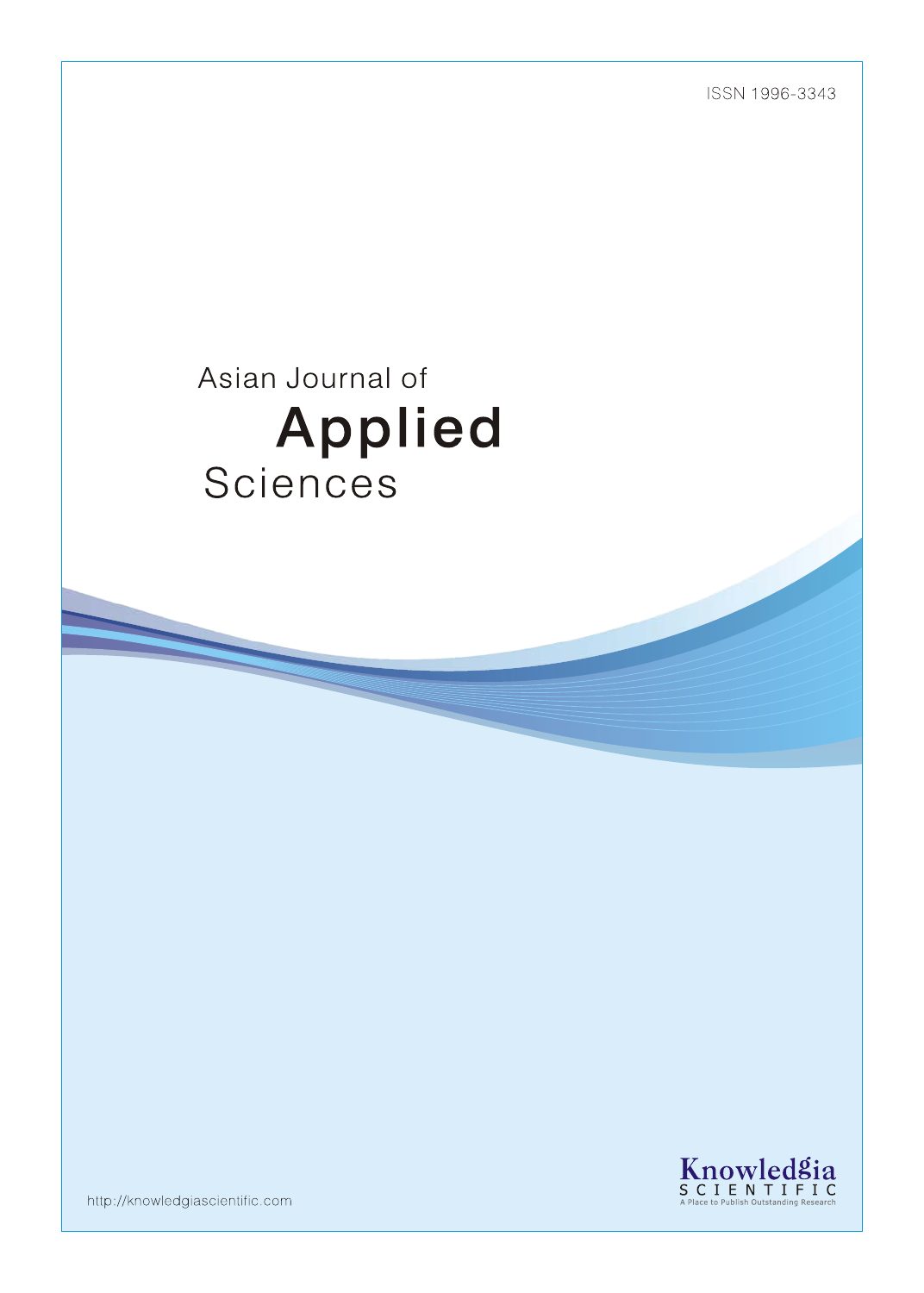# **OPEN ACCESS Asian Journal of Applied Sciences**

ISSN 1996-3343 DOI: 10.3923/ajaps.2022.16.23



# **Research Article Effect of Temperature and Time of Frying on Polycyclic Aromatic Hydrocarbons of Fried Catfish**

 $^{\rm 1}$ Omodara Niyi Basil,  $^{\rm 2}$ Ojeyemi Mathew Olabemiwo and  $^{\rm 2}$ Adedosu Taofik Adewale

<sup>1</sup>Department of Chemistry, Adeyemi College of Education, Ondo, Nigeria 2 Department of Pure and Applied Chemistry, Ladoke Akintola University of Technology, Ogbomoso, Nigeria

# Abstract

Background and Objective: Fried fish may be contaminated with carcinogenic Polycyclic Aromatic Hydrocarbons (PAHs) during the frying process. This research aimed to determine the effect of frying at various temperatures and time intervals on the concentration of PAHs generated in fried catfish. Materials and Methods: Samples were gutted, washed and fried in hot vegetable oil at 160, 170, 180, 190, 200, 210, 220 and 230°C for 6, 9, 12, 15 and 18 min at each temperature to determine the PAHs and free fatty acid (FFA). The PAHs content was extracted using an ultrasonicator and analyzed with gas chromatography coupled with a flame ionization detector. Results: The results showed that fish samples processed at 200 $\degree$ C for 15 min recorded the highest concentration of total PAHs 564.17 mg kg $^{-1}$  followed by samples processed at 200°C for 6 min with total PAHs content of 304.79 mg kg $^{-1}$ . The lowest total PAHs concentration was generated at 210°C for 9 and 12 min with concentrations of 18.16 and 23.57 mg kg<sup>-1</sup>, respectively. From the results of FFA obtained, FFA was highest at a temperature of 220°C, 15 min with the concentration of 25027.56 mg kg<sup>-1</sup> followed by the concentration generated at 210°C, 18 min. The lowest concentration of FFA was obtained at 190°C, 6 min with the concentration of 116.05 mg kg<sup>-1</sup> followed by the concentration generated at 200°C 15 min which is 135.28 mg kg<sup>-1</sup>. **Conclusion:** The proximate analysis results showed that there is an increase in the protein, fat and ash content as the temperature increases.

Key words: Frying, time, temperature, PAHs, FFA, ultrasonicator, GC/FID

Citation: Basil, O.N., O.M. Olabemiwo and A.T. Adewale, 2022. Effect of temperature and time of frying on polycyclic aromatic hydrocarbons of fried catfish. Asian J. Appl. Sci., 15: 16-23.

Corresponding Author: Omodara Niyi Basil, Department of Chemistry, Adeyemi College of Education, Ondo, Nigeria Tel: +2348038083644

Copyright: © 2022 Omodara Niyi Basil et al. This is an open access article distributed under the terms of the creative commons attribution License, which permits unrestricted use, distribution and reproduction in any medium, provided the original author and source are credited.

Competing Interest: The authors have declared that no competing interest exists.

Data Availability: All relevant data are within the paper and its supporting information files.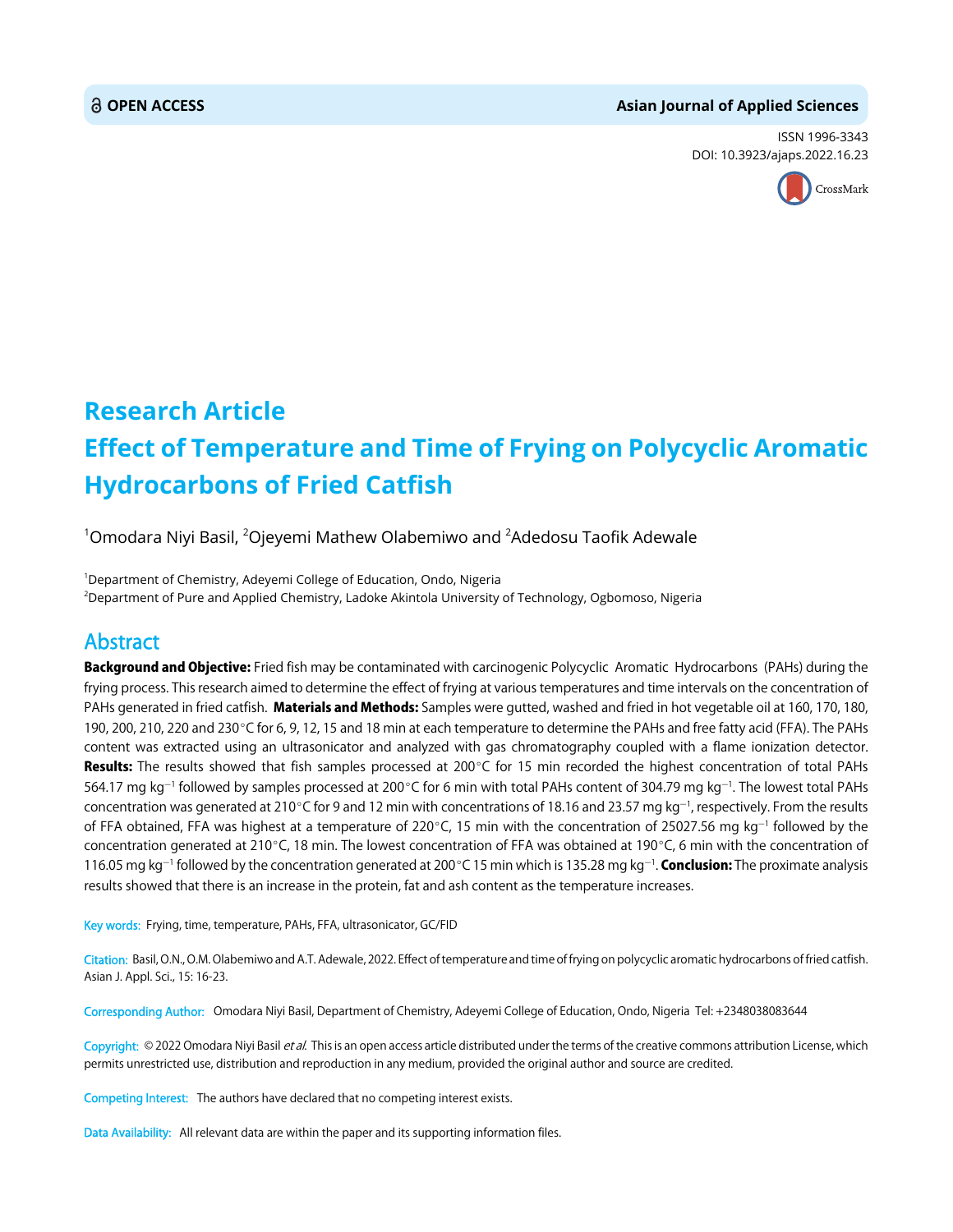# INTRODUCTION

Fish has been regarded as an important dietary component and a highly desirable food because it is a cheap source of high-quality protein<sup>1</sup>. In Nigeria, fish consumption could take different dimensions depending on consumers' preference but many people preferred fresh fish to processed one. However, this has been hindered by the inability to keep fresh fish for a longer time due to spoilage. This resulted in higher reported consumption of smoked and fried fish with a relatively longer shelf life<sup>2,3</sup>.

In Western Nigeria, fish frying involves the immersion of pieces of fish in hot vegetable oil and has been a common practice because it adds flavour, taste and colour to the processed fish which make it more acceptable and popular among consumers<sup>4</sup>.

In many instances, frying could be deep which involves two processes of heat changes whereby oil is been absorbed by the food while water from the food is evaporated<sup>5</sup>. Sometimes, even fat can escape from the product in the oil bath during the frying of oil material presenting a significant fat content in the meat or fish $5.6$ .

It has been established that frying oil is normally used repeatedly at high temperatures during which it is subjected to some degradation reactions which lead to the reduced nutritional value of the fried foods<sup>7,8</sup>. Furthermore, the type of oil used for frying is also a determinant factor that affects the quality of fried foods. Therefore, to obtain fried foods of good quality, a selection of good quality and stable frying oil is considered necessary. Food processing methods such as smoking, drying, roasting, baking and frying have been recognized as major sources of food contaminations by Polycyclic Aromatic Hydrocarbons (PAHs)<sup>4,6</sup>.

In the smoked foods, however, the total concentration of PAHs contamination in the processed foods depend on many factors such as the type of smoke generator, combustion temperature and degree of smoking<sup>9</sup>. It has been observed that the concentration of PAHs in foods increases as the level of roasting, smoking and frying increases while raw foods are known to be associated with a low level of PAHs<sup>2,5</sup>. However, in Nigeria, sufficient data are not available on the assessment of the level of PAHs concentration in the traditionally fried or roasted fish among people. Therefore, this research is focused on the investigation of the level of PAHs on fried catfish at different temperatures and times.

# MATERIALS AND METHODS

**Study area:** This research study was carried out at the Industrial Laboratory of the Department of Pure and Applied Chemistry, the Ladoke Akintola University of Technology Ogbomoso, Oyo State, Nigeria from February-August, 2019 and the analysis of samples done at the Management of Environmental Resources Managers Limited, Lekki Phase 1, Lagos Nigeria.

Sampling/collection of sample: In this study, catfish which is commonly consumed as one of the cheapest sources of protein in Nigeria was used, the fish were purchased from various fish farmers and then combined in an aluminium container in Ogbomoso, Oyo State, Nigeria. The weight and the length of the fish were taken using calibrated weighing balance and ruler. The mean weight and length of the fish were  $163.76 \pm 4.64$  g and  $20.2 \pm 1.91$  cm, respectively. The fish were kept alive in the aluminium container by allowing enough water to cover the fish and brought to the laboratory where the fish were killed and allowed to pass into rigour. The fresh fish was eviscerated, beheaded and washed thoroughly with clean water and fried, while some fresh fish homogenized using a blender and dried in an oven for 48 hours at a low temperature of about 40°C.

Fish frying: The heating installation equipment consisted of a temperature controller with a temperature sensor, heating tape and heating plate. The frying temperature was constantly controlled by the temperature controller with a temperature sensor. The fish to oil ratio was kept at 1:1200  $(g \ mL^{-1})$  to maintain the frying temperature constant. The oil was preheated to the least operating temperature of  $160^{\circ}$ C before frying. The already gutted and washed fish were then fried in the hot oil at temperatures of 160, 170, 180, 190, 200, 210, 220 and 230 $\degree$ C. The samples were dried for 6, 9, 12, 15 and 18 min at each temperature to determine the PAHs and FFA in the fish samples.

Proximate analysis: The proximate analysis of samples was done using standardized methods to determine their percentage moisture content, ash content, crude fibre, crude protein, fat and carbohydrate compositions<sup>5</sup>.

Extraction of the raw and processed fish samples: Homogenization was achieved by pulverizing the samples. About 10 g of the Pulverized sample was extracted sequentially in a test tube with 20 mL methanol using an ultrasonicator for 20 min. After which, the supernatant of the extract is decanted into a beaker and fresh 20 mL methanol is added for another 20 min of ultrasonication. This was repeatedly done with another fresh solvent for the same duration. After this, a 20 mL mixture of methanol and dichloromethane ratio 1:1 was added, then ultrasonicated for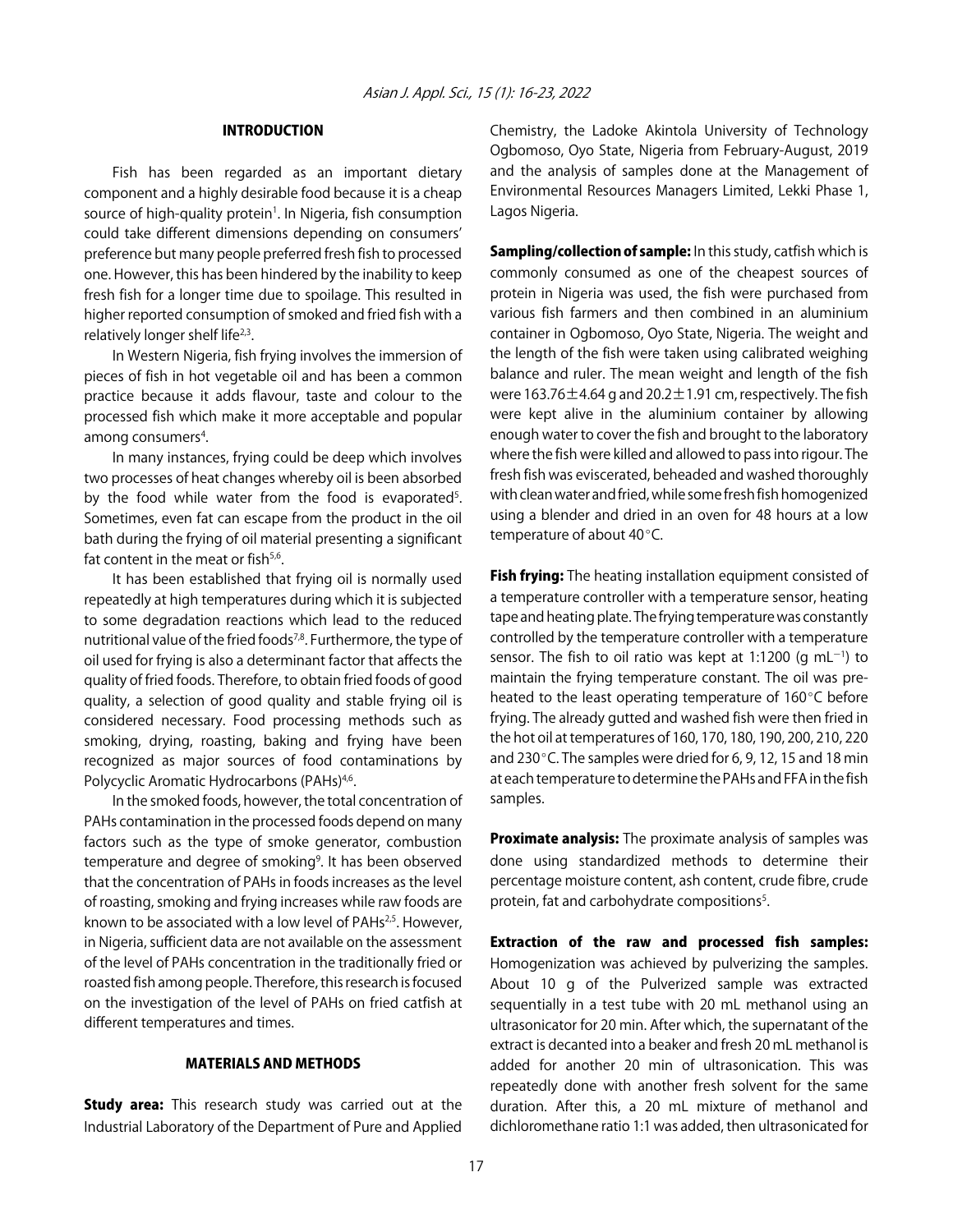20 min and the supernatant decanted to the beaker containing the methanol extract, this was repeated two more times. Furthermore, 20 mL of dichloromethane was added and ultrasonicated for 20 min. This step was repeated twice and the supernatant was decanted into the same beaker. The total extracts (180 mL was then centrifuged at 2500 rpm for 10 min and the supernatant was decanted and cleaned up using the Whatman filter (Whatman Clifton, NJ, USA). The extract was covered with aluminium foil which was perforated to allow the solvent to escape, before the cleanup.

The recovery experiment was carried out by spiking 5 g of the homogenized sample with 1 mg  $kg^{-1}$  of four analytes of interest (PAHs) and subject same through all extraction and analysis procedures. Spike recovery helps to determine extraction efficiency and also helps to determine the effect of the matrix on analyte recovery<sup>5</sup>. The percentage recovery was calculated using:

$$
Recovery (%) = \frac{Spiked sample value-sample value}{Spike added} \times 100
$$

The instrument calibration was performed by using pure PAH standard mixtures with a concentration range of 2-10  $\mu$ g L<sup>-1</sup>. The linearity of the calibrations gave chromatograms of PAHs that the retention times were compared with the samples which guided the identification of the individual PAHs in the samples.

Samples clean up: A packed chromatographic column was used for the clean-up. About 4 g of alumina was accurately weighed into the chromatographic column and to this was also added 12 g activated silica. 20 mL of n-hexane was used for column pre-elution until the liquid started dropping. The different fractions extractions are: Saturate fraction (using n-hexane, 20 mL), Polycyclic fraction (20 mL n-hexane: Dichloromethane (3:2), Free fatty acid, (20 mL of methanol). The aliphatic fraction was subjected to further analysis while the free fatty and polyaromatic fractions were reconstituted and kept in the refrigerator for GC/FID analysis after dissolving in 1 mL n-hexane. Similar procedures were used for all the samples<sup>10</sup>.

GC-FID determination of polyaromatic hydrocarbons (PAHs): The GC-FID was calibrated using calibration standards of 2.00, 4.00, 6.00, 8.00 and 10.00 ppm which were prepared from a mixture of PAHa standard 1000 ppm containing 23 analytes purchased from AccuStandard. PAHs concentration in the samples was determined using agilent 7890B gas chromatography coupled with flame Ionization Detector (FID) and HP-5 capillary column containing 5% phenyl methyl siloxane (30 m length' 0.32 mm diameter' 0.25 µm film thickness) (Agilent Technologies) was the stationary phase for the separation. At  $300^{\circ}$ C and 13.74 psi, the samples were injected in splitless mode with a total flow of 21.36 MI min<sup>-1</sup>. Purge flow to split vent was set at 15 mL min $^{-1}$  at 0.75 min. The oven was initially programmed at 40 $\degree$ C (1 min) then ramped at 12 $\degree$ C min<sup>-1</sup> to 300 $\degree$ C (10 min). FID temperature was 300 $\degree$ C with Hydrogen: Airflow at 30 Ml min<sup>-1</sup>: 300 mL min<sup>-1</sup>, Nitrogen was used as makeup gas at a flow of 22 mL min $^{-1}$ . Quantification of PAHs was based on standard calibrations.

GC-FID quantitative determination of fatty acids methyl esters (FAMEs): Serial dilution standard of 10, 20, 30 and 100 ppm was prepared from the FAMES standard obtained from AccuStandard. HP-5 capillary column from agilent Technologies was used for the quantitative determination of FAMES. At  $250^{\circ}$ C and 9.44 psi, 1  $\mu$ L of samples were introduced in the split mode in ratio 26: 1 and a split flow of  $51:50$  mL min<sup>-1</sup>. Septum purge flow to split vent was set at 3 mL min<sup>-1</sup>. The oven was initially programmed at 50 $\degree$ C (1 min) then ramped at 25 $\degree$ C min<sup>-1</sup> to 175 $\degree$ C (0 min) and  $4^{\circ}$ C min<sup>-1</sup> to 230 $^{\circ}$ C (5 min). Run time was 24.75 min. FID temperature was  $280^{\circ}$ C with Hydrogen: Airflow at 40: 450 mL min $^{-1}$ , Nitrogen was used as makeup gas at a flow of 30 mL min<sup>-1</sup>. After calibration, the samples were analyzed and a corresponding FAMEs concentration was obtained.

## RESULTS AND DISCUSSION

The distribution of PAH profiles in the fried catfish sample at different temperatures and time intervals is shown in Table 1. The recovery of PAHs in the fried fish samples was in the range of 65.2-69.7%. The recoveries of PAHs in this study using ultrasonicator for extraction of the samples were within the range reported by scientific opinion on food chain contaminants as requested by EU which stipulated that recovery should range between 40-120%<sup>3</sup>.

The frying temperature at  $160^{\circ}$ C shows that frying done for 15 min has the highest total PAH of 150.51 mg  $kg^{-1}$ followed by 9 min frying which generated 85.38 mg  $\rm kg^{-1}$  and the least was observed in 18 min with the total PAH content of 26.32 mg kg<sup>-1</sup>. For frying at 170 $^{\circ}$ C, it was equally observed that frying at 15 min generated the highest total PAH of 158.12 mg  $kg^{-1}$  followed by the 6 min with the total concentration of 121.61 mg kg<sup>-1</sup>. The frying that was done for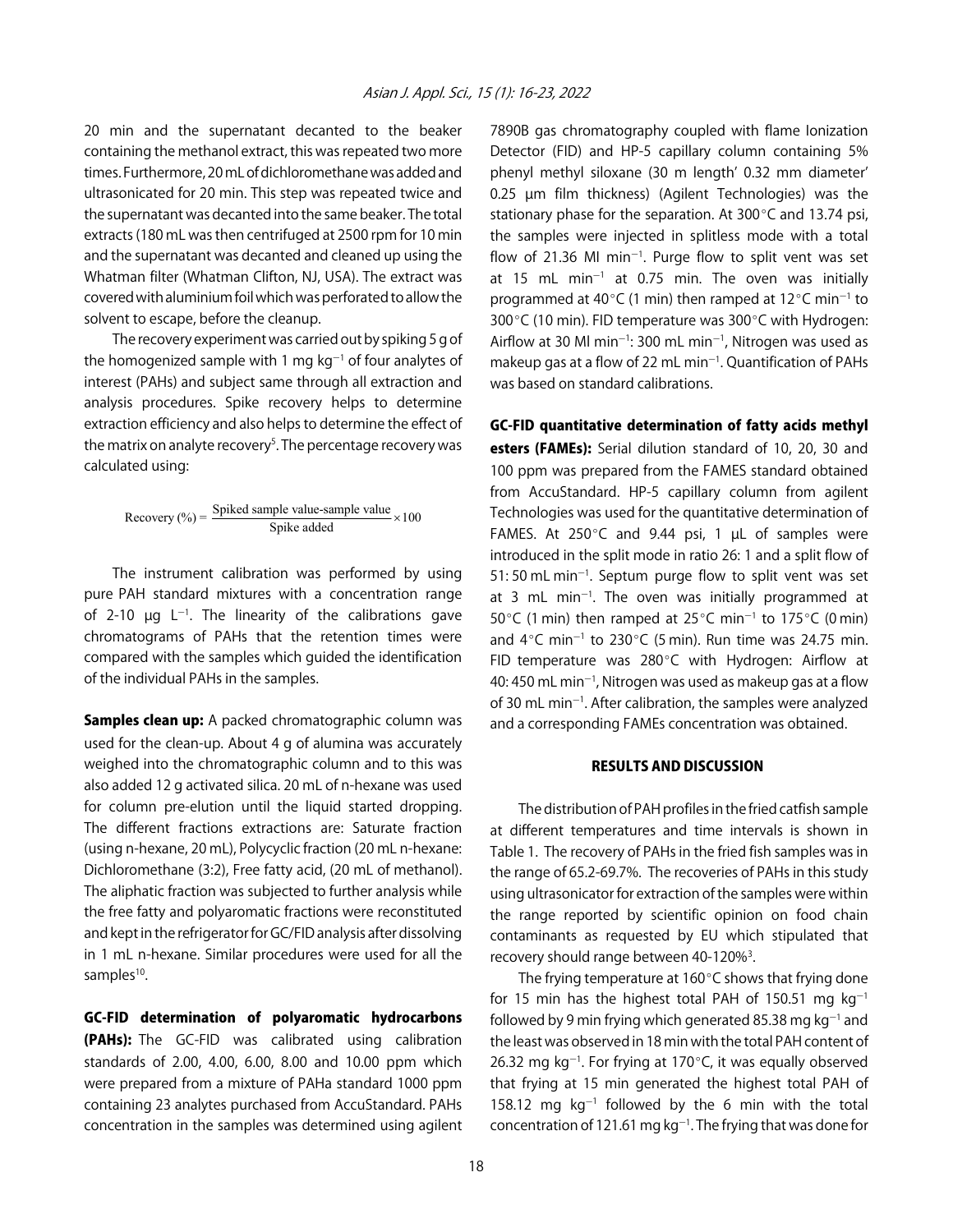# Asian J. Appl. Sci., 15 (1): 16-23, 2022

|  | Table 1: Polycyclic aromatic hydrocarbons profile in catfish samples fried at different temperatures and time intervals in (mg kg <sup>-1</sup> ) |  |
|--|---------------------------------------------------------------------------------------------------------------------------------------------------|--|
|  |                                                                                                                                                   |  |

|                                  | The concentration of PAHs at different temperatures in mg $kq^{-1}$ |        |        |        |        |        |       |        |                  |        |
|----------------------------------|---------------------------------------------------------------------|--------|--------|--------|--------|--------|-------|--------|------------------|--------|
|                                  | FCF                                                                 | FCF    | FCF    | FCF    | FCF    | FCF    | FCF   | FCF    | FCF              | FCF    |
|                                  | 160°C                                                               | 160°C  | 160°C  | 160°C  | 160°C  | 170°C  | 170°C | 170°C  | 170°C            | 170°C  |
| PAHs                             | 6 min                                                               | 9 min  | 12 min | 15 min | 18 min | 6 min  | 9 min | 12 min | 15 min           | 18 min |
| Naphthalene                      | 0.00                                                                | 0.38   | 0.17   | 0.13   | 0.09   | 0.12   | Bdl   | 0.10   | 1.67             | 0.14   |
| Acenaphthylene                   | 0.31                                                                | 0.16   | 0.27   | 0.25   | 0.19   | Bdl    | Bdl   | 0.22   | 0.27             | 0.36   |
| Acenaphthene                     | 0.30                                                                | 0.95   | 0.92   | 0.64   | 0.58   | 0.36   | Bdl   | 0.28   | 1.15             | 0.54   |
| Fluorene                         | 2.08                                                                | 2.79   | 0.51   | 0.41   | 0.54   | 1.85   | 1.34  | 2.44   | 2.51             | 0.63   |
| Anthracene                       | 0.99                                                                | 1.07   | 0.31   | 0.29   | 0.36   | 0.35   | 1.22  | 0.75   | 1.22             | 0.37   |
| Phenanthrene                     | 2.38                                                                | 2.70   | 0.27   | 0.24   | 0.40   | 1.14   | 0.69  | 31.57  | 29.88            | 4.72   |
| Fluoranthene                     | 0.29                                                                | 1.10   | 0.27   | 0.43   | 0.23   | 0.25   | 1.66  | 0.17   | 0.29             | 0.10   |
| Pyrene                           | 19.95                                                               | 21.44  | 6.94   | 137.41 | 8.46   | 44.91  | 11.85 | 19.73  | 32.07            | 11.53  |
| Benzo(c)phenanthrene             | 0.89                                                                | 2.17   | 0.03   | 0.18   | 0.16   | 1.27   | 0.14  | 1.91   | 1.99             | 0.24   |
| Chrysene                         | 0.51                                                                | 0.89   | 0.26   | 0.41   | 0.52   | 0.30   | 0.71  | 1.09   | 1.52             | 0.27   |
| Benz(a)anthracene                | 0.35                                                                | 0.81   | 1.01   | 2.09   | 0.80   | 0.55   | 0.37  | 1.18   | 2.14             | 1.12   |
| Benzo(e)pyrene                   | 0.04                                                                | 0.05   | 0.08   | 0.04   | 0.01   | 0.16   | 0.43  | 0.34   | 0.14             | 0.01   |
| Benzo(b)fluoranthene             | 6.12                                                                | 8.64   | 4.79   | 1.32   | 4.83   | 5.29   | 0.36  | 12.43  | 12.24            | 2.08   |
| Benzo(a)pyrene                   | 1.75                                                                | 1.43   | 0.42   | 0.55   | 0.78   | 0.57   | 8.48  | 1.01   | 0.61             | 0.38   |
| Benzo(k)fluoranthene             | 3.14                                                                | 1.52   | 0.60   | 0.43   | 0.84   | 0.60   | 0.27  | 0.26   | 0.21             | 0.85   |
| Benzo(j)fluoranthene             | Bdl                                                                 | Bdl    | Bdl    | Bdl    | Bdl    | Bdl    | 0.99  | 0.06   | Bdl              | Bdl    |
| 7,12-Dimethylbenz(a)anthracene   | 1.17                                                                | 0.34   | 0.45   | 0.16   | 0.17   | 0.26   | 10.81 | 0.70   | 1.21             | 13.20  |
| Indo(1.2,3-cd)pyrene             | 1.46                                                                | 0.33   | 0.34   | 0.35   | 0.79   | 0.79   | 0.32  | 3.53   | 3.21             | 0.54   |
| 3-Methylcholanthrene             | 0.52                                                                | 0.45   | 2.50   | 0.46   | 1.01   | 0.54   | 0.38  | 0.70   | 0.45             | 0.32   |
| Dibenz(a,h)anthracene            | 0.99                                                                | 1.45   | 1.13   | 2.34   | 2.61   | 5.60   | 1.64  | 1.86   | 1.89             | 1.63   |
| Benzo(g,h,i)perylene             | 0.69                                                                | 1.15   | 0.49   | 0.36   | 0.52   | 0.40   | 0.67  | 1.07   | 0.80             | 0.53   |
| Dibenzo(a,l)pyrene               | 25.39                                                               | 22.69  | 37.20  | 1.61   | 0.40   | 46.38  | 43.97 | 0.84   | 58.80            | 27.20  |
| Dibenzo(a,i)pyrene               | 2.72                                                                | 1.41   | 0.05   | 0.09   | 1.29   | 0.75   | 4.71  | 7.16   | 1.77             | 0.17   |
|                                  | 5.47                                                                | 11.46  | 19.95  | 0.33   | 0.76   | 9.18   | 4.32  | 6.36   | 2.07             | 2.24   |
| Dibenzo(a,h)pyrene               | 77.47                                                               |        |        |        |        |        |       |        |                  |        |
| Total PAH (mg kg <sup>-1</sup> ) |                                                                     | 85.38  | 78.94  | 150.51 | 26.32  | 121.61 | 95.30 | 95.75  | 158.12           | 69.14  |
|                                  | FCF                                                                 | FCF    | FCF    | FCF    | FCF    | FCF    | FCF   | FCF    | FCF              | FCF    |
|                                  | 180°C                                                               | 180°C  | 180°C  | 180°C  | 180°C  | 190°C  | 190°C | 190°C  | 190°C            | 190°C  |
| PAHs                             | 6 min                                                               | 9 min  | 12 min | 15 min | 18 min | 6 min  | 9 min | 12 min | $15 \text{ min}$ | 18 min |
| Naphthalene                      | 0.15                                                                | Bdl    | 0.23   | Bdl    | 0.14   | 0.15   | 0.12  | 0.16   | 0.12             | 0.09   |
| Acenaphthylene                   | 0.24                                                                | 0.19   | 0.30   | Bdl    | 0.21   | 0.25   | 0.50  | 0.32   | 0.20             | 0.25   |
| Acenaphthene                     | 0.86                                                                | 1.15   | 0.87   | 0.14   | 0.67   | 0.64   | 0.88  | 0.60   | 0.43             | 0.36   |
| Fluorene                         | 0.77                                                                | 8.55   | 0.76   | 10.74  | 2.60   | 0.21   | 12.10 | 0.68   | 0.71             | 7.09   |
| Anthracene                       | 0.40                                                                | 6.83   | 0.43   | 0.31   | 0.44   | 0.22   | 1.46  | 0.25   | 0.21             | 9.69   |
| Phenanthrene                     | 4.18                                                                | 3.74   | 3.17   | 11.86  | 4.62   | 1.12   | 24.12 | 2.26   | 4.36             | 0.39   |
| Fluoranthene                     | 0.09                                                                | 24.11  | 0.33   | 2.06   | 0.10   | 0.11   | 0.14  | 0.10   | 0.11             | 14.25  |
| Pyrene                           | 9.93                                                                | 0.43   | 1.73   | 20.49  | 11.57  | 103.22 | 0.44  | Bdl    | Bdl              | 1.66   |
| Benzo(c)phenanthrene             | 0.80                                                                | 2.66   | 0.36   | 1.23   | 1.67   | 1.20   | 0.57  | 0.96   | 0.16             | 4.15   |
| Chrysene                         | 0.42                                                                | 4.44   | 0.36   | 0.33   | 0.28   | 0.25   | 0.50  | 0.36   | 0.29             | 20.91  |
| Benz(a)anthracene                | 0.87                                                                | 58.36  | 1.43   | 1.41   | 2.09   | 1.27   | 2.08  | 1.02   | 0.77             | 23.83  |
| Benzo(e)pyrene                   | 0.04                                                                | 19.92  | 0.04   | 2.05   | 0.02   | 0.05   | 0.12  | 0.01   | 0.04             | 5.81   |
| Benzo(b)fluoranthene             | 6.66                                                                | 0.60   | 7.09   | 7.76   | 9.00   | 0.47   | 0.44  | 1.42   | 0.94             | 0.52   |
| Benzo(a)pyrene                   | 0.38                                                                | 2.29   | 0.54   | 0.36   | 0.67   | 0.35   | 0.62  | 0.38   | 0.42             | 9.45   |
| Benzo(k)fluoranthene             | 0.18                                                                | 0.62   | 1.39   | 0.68   | 0.77   | 0.21   | 0.22  | 0.18   | 0.20             | 0.30   |
| Benzo(j)fluoranthene             | Bdl                                                                 | Bdl    | Bdl    | Bdl    | Bdl    | Bdl    | Bdl   | Bdl    | Bdl              | Bdl    |
| 7,12-Dimethylbenz(a)anthracene   | 22.77                                                               | 4.91   | 1.99   | 1.46   | 0.47   | 25.89  | 5.79  | 8.76   | 10.30            | 9.34   |
| Indo(1.2,3-cd)pyrene             | 0.29                                                                | 2.00   | 0.56   | 1.54   | 2.47   | 0.39   | 6.32  | 1.05   | 1.15             | 6.95   |
| 3-Methylcholanthrene             | 0.36                                                                | 2.89   | 0.43   | 0.46   | 0.77   | 0.65   | 3.89  | 0.32   | 0.42             | 0.33   |
| Dibenz(a,h)anthracene            | 2.53                                                                | 2.10   | 0.69   | 0.65   | 0.58   | 1.20   | 1.61  | 0.55   | 0.59             | 1.10   |
| Benzo(g,h,i)perylene             | 0.42                                                                | 0.81   | 0.51   | 0.44   | 0.49   | 0.59   | 2.14  | 0.83   | 0.83             | 0.47   |
| Dibenzo(a,l)pyrene               | 28.80                                                               | 0.37   | 42.33  | 35.57  | 26.93  | 21.49  | 0.91  | 17.18  | 21.56            | 0.47   |
| Dibenzo(a,i)pyrene               | 0.11                                                                | 55.57  | 0.98   | 0.08   | 0.66   | 0.14   | 0.08  | 0.18   | 0.35             | 15.03  |
| Dibenzo(a,h)pyrene               | 1.00                                                                | 0.50   | 0.82   | 2.70   | 0.37   | 0.45   | 0.57  | 1.02   | 1.10             | 1.89   |
| Total PAH (mg kg <sup>-1</sup> ) | 82.24                                                               | 203.06 | 67.34  | 102.30 | 67.56  | 160.51 | 65.59 | 38.58  | 45.24            | 119.59 |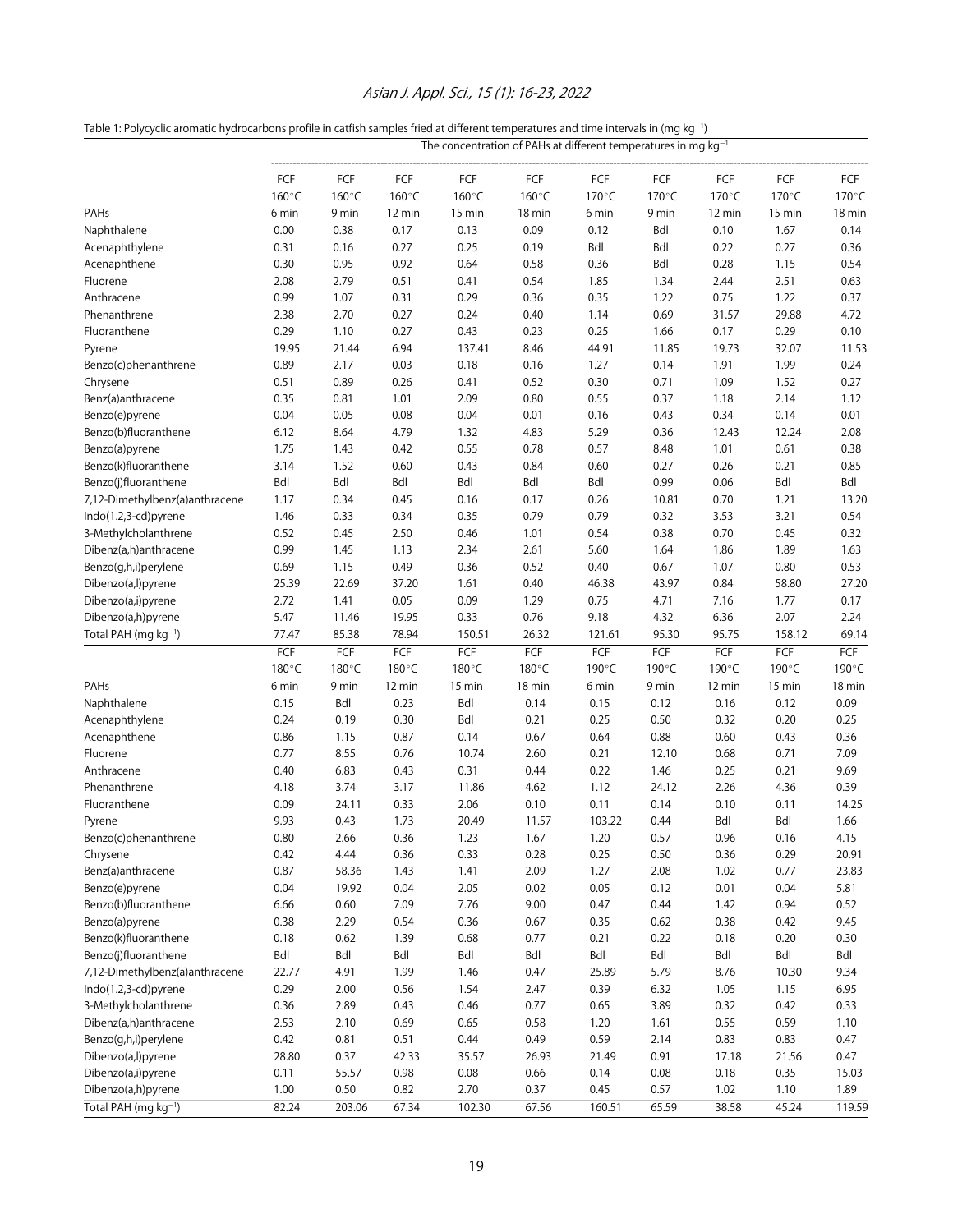#### Table 1: Continue

|                                  | FCF    | FCF    | FCF    | FCF    | FCF        | FCF   | FCF             | FCF    | FCF    | FCF    |
|----------------------------------|--------|--------|--------|--------|------------|-------|-----------------|--------|--------|--------|
|                                  | 200°C  | 200°C  | 200°C  | 200°C  | 200°C      | 210°C | $210^{\circ}$ C | 210°C  | 210°C  | 210°C  |
| PAHs                             | 6 min  | 9 min  | 12 min | 15 min | 18 min     | 6 min | 9 min           | 12 min | 15 min | 18 min |
| Naphthalene                      | 0.11   | 2.07   | Bdl    | 0.29   | <b>Bdl</b> | Bdl   | 0.23            | 0.14   | 0.09   | Bdl    |
| Acenaphthylene                   | 0.19   | 0.53   | Bdl    | 0.19   | Bdl        | Bdl   | 0.23            | 1.00   | 0.19   | Bdl    |
| Acenaphthene                     | 0.58   | 1.48   | 0.64   | 0.13   | 0.28       | 7.01  | 1.00            | 1.19   | 0.29   | Bdl    |
| Fluorene                         | 1.13   | 24.13  | 1.94   | 2.03   | 4.24       | 2.95  | 0.41            | 2.51   | 1.02   | 4.44   |
| Anthracene                       | 1.12   | 2.06   | 0.74   | 3.23   | 0.38       | 0.41  | 0.36            | 0.30   | 1.27   | 0.32   |
| Phenanthrene                     | 1.90   | 27.89  | 1.26   | 0.13   | 4.47       | 1.41  | 1.60            | 2.21   | 0.33   | 4.89   |
| Fluoranthene                     | 249.97 | 0.20   | 1.02   | 0.10   | 1.21       | 0.27  | 0.09            | 0.26   | 23.18  | 0.10   |
| Pyrene                           | 3.31   | 33.04  | 6.84   | 2.04   | 13.94      | 2.89  | 0.64            | 0.22   | 0.37   | 7.54   |
| Benzo(c)phenanthrene             | 0.01   | 1.19   | 6.22   | 0.59   | 1.22       | 0.21  | 0.19            | 0.18   | 1.31   | 1.98   |
| Chrysene                         | 5.81   | 0.85   | 0.38   | 8.12   | 1.18       | 0.40  | 0.67            | 2.74   | 17.97  | 0.25   |
| Benz(a)anthracene                | 2.97   | 1.71   | 1.03   | 0.38   | 0.20       | 1.78  | 4.64            | 2.92   | 41.70  | 7.62   |
| Benzo(e)pyrene                   | 2.49   | 0.08   | Bdl    | 526.78 | 0.57       | 0.61  | 0.21            | 0.01   | 7.83   | 0.04   |
| Benzo(b)fluoranthene             | 0.72   | 9.82   | 5.11   | 2.63   | 2.65       | 6.25  | 3.50            | 2.31   | 0.54   | 1.58   |
| Benzo(a)pyrene                   | 6.49   | 0.42   | Bdl    | 3.46   | Bdl        | 6.38  | 0.21            | 0.41   | 0.60   | 1.96   |
| Benzo(k)fluoranthene             | 0.77   | 0.22   | 1.25   | 0.29   | 1.39       | 3.04  | Bdl             | 0.94   | 0.61   | 0.60   |
| Benzo(j)fluoranthene             | Bdl    | Bdl    | Bdl    | Bdl    | <b>Bdl</b> | Bdl   | 1.14            | Bdl    | Bdl    | Bdl    |
| 7,12-Dimethylbenz(a)anthracene   | 0.18   | 2.40   | 0.39   | 6.42   | 2.45       | 0.27  | 0.22            | 0.22   | 1.86   | 1.47   |
| Indo(1.2,3-cd)pyrene             | 0.30   | 3.17   | 1.84   | 0.26   | 2.03       | 0.31  | 0.46            | 0.51   | 0.40   | 3.67   |
| 3-Methylcholanthrene             | 0.35   | 0.72   | 0.61   | 0.31   | 0.44       | 0.38  | 0.54            | 0.58   | 0.37   | 2.64   |
| Dibenz(a,h)anthracene            | 0.83   | 0.64   | 1.10   | 0.80   | 1.31       | 0.62  | 0.59            | 0.63   | 0.73   | 4.61   |
| Benzo(q,h,i)perylene             | 0.55   | 0.38   | 0.38   | 0.38   | 0.39       | 0.59  | 0.45            | 0.47   | 0.39   | 0.51   |
| Dibenzo(a,l)pyrene               | 0.38   | 1.45   | 19.61  | 0.66   | 34.77      | 29.37 | 0.35            | 0.38   | 0.54   | 0.35   |
| Dibenzo(a,i)pyrene               | 22.95  | 0.77   | 0.06   | 4.58   | 0.06       | 0.03  | 0.06            | 0.27   | 6.21   | 1.29   |
| Dibenzo(a,h)pyrene               | 1.70   | 1.41   | 2.49   | 0.39   | 1.57       | 1.81  | 0.37            | 3.18   | 1.52   | 0.32   |
| Total PAH (mg kg <sup>-1</sup> ) | 304.79 | 116.60 | 52.92  | 564.17 | 74.75      | 66.99 | 18.16           | 23.57  | 109.33 | 46.17  |
|                                  | FCF    | FCF    | FCF    | FCF    | FCF        | FCF   | FCF             | FCF    | FCF    | FCF    |
|                                  | 220°C  | 220°C  | 220°C  | 220°C  | 220°C      | 230°C | 230°C           | 230°C  | 230°C  | 230°C  |
| PAHs                             | 6 min  | 9 min  | 12 min | 15 min | 18 min     | 6 min | 9 min           | 12 min | 15 min | 18 min |
| Naphthalene                      | 0.22   | 3.23   | 0.27   | 0.22   | 0.28       | 0.11  | 0.15            | 0.23   | 0.12   | 0.21   |
| Acenaphthylene                   | 0.21   | 2.04   | 0.40   | 0.40   | 0.32       | 0.19  | 0.39            | 0.38   | 0.23   | 0.40   |
| Acenaphthene                     | 0.87   | 14.30  | 3.50   | 2.14   | 1.67       | 0.25  | 0.38            | 0.36   | 0.19   | 0.35   |
| Fluorene                         | 1.43   | 6.09   | 5.26   | 8.10   | 2.01       | 0.96  | 7.95            | 7.02   | 1.04   | 6.53   |
| Anthracene                       | 0.25   | 1.31   | 0.37   | 0.74   | 0.42       | 1.07  | 0.49            | 0.48   | 0.63   | 0.27   |
| Phenanthrene                     | 1.25   | 5.05   | 6.41   | 8.35   | 3.51       | 0.42  | 10.18           | 8.55   | 3.86   | 7.14   |
| Fluoranthene                     | 0.11   | 0.09   | 0.64   | 0.29   | 0.23       | 24.29 | 0.52            | 1.40   | 0.12   | 0.37   |
| Pyrene                           | 1.10   | 13.45  | 2.83   | 12.62  | 2.66       | 0.61  | 4.51            | 4.10   | 1.85   | 2.97   |
| Benzo(c)phenanthrene             | 0.91   | 1.91   | 1.66   | 0.49   | 0.09       | 0.43  | 0.24            | 0.48   | 0.03   | 0.17   |
| Chrysene                         | 0.24   | 0.38   | 1.00   | 0.65   | 0.68       | 2.65  | 0.32            | 2.77   | 0.34   | 1.23   |
| Benz(a)anthracene                | 4.38   | 4.31   | 2.23   | 1.78   | 1.53       | 40.14 | 1.28            | 1.99   | 1.16   | 2.99   |
| Benzo(e)pyrene                   | 0.07   | 0.02   | 0.76   | 0.08   | 0.01       | 10.68 | 3.06            | 0.06   | 0.70   | 4.31   |
| Benzo(b)fluoranthene             | 0.46   | 0.44   | 0.43   | 0.54   | 0.61       | 0.96  | 0.46            | 1.61   | 0.44   | 0.58   |
| Benzo(a)pyrene                   | 3.44   | 0.36   | 0.36   | 9.80   | 0.40       | 0.55  | 3.41            | 0.42   | 3.34   | 5.88   |
| Benzo(k)fluoranthene             | 0.76   | 0.30   | 0.29   | 0.28   | 0.51       | 0.54  | 0.31            | 0.19   | 0.22   | 0.84   |
| Benzo(j)fluoranthene             | Bdl    | Bdl    | Bdl    | Bdl    | Bdl        | Bdl   | Bdl             | Bdl    | Bdl    | Bdl    |
| 7,12-Dimethylbenz(a)anthracene   | 0.59   | 1.48   | 0.64   | 1.73   | 0.47       | 0.63  | 0.76            | 0.94   | 0.19   | 1.39   |
| Indo(1.2,3-cd)pyrene             | 0.25   | 1.80   | 0.47   | 27.17  | 4.65       | 0.36  | 7.34            | 12.35  | 10.40  | 9.55   |
| 3-Methylcholanthrene             | 0.39   | 2.28   | 0.33   | 10.02  | 5.77       | 0.38  | 10.87           | 19.86  | 3.74   | 14.96  |
| Dibenz(a,h)anthracene            | 1.03   | 0.70   | 0.80   | 4.95   | 3.05       | 0.65  | 10.92           | 13.56  | 0.77   | 13.83  |
| Benzo(g,h,i)perylene             | 0.40   | 0.37   | 0.60   | 0.80   | 0.48       | 0.54  | 0.52            | 1.59   | 0.36   | 1.64   |
| Dibenzo(a,l)pyrene               | 0.38   | 0.37   | 0.36   | 0.38   | 0.41       | 0.64  | 0.38            | 0.36   | 0.35   | 0.35   |
| Dibenzo(a,i)pyrene               | 0.06   | 0.02   | 1.09   | 26.17  | 9.19       | 3.52  | 27.86           | 15.70  | 1.96   | 2.81   |
| Dibenzo(a,h)pyrene               | 19.80  | 0.68   | 0.30   | 2.44   | 2.40       | 2.05  | 2.65            | 1.32   | 2.19   | 0.36   |
| Total PAH (mg kg <sup>-1</sup> ) | 39.51  | 60.97  | 31.01  | 120.12 | 41.32      | 92.61 | 94.91           | 95.73  | 34.20  | 79.13  |
|                                  |        |        |        |        |            |       |                 |        |        |        |

FCF: Fried cat fish and Bdl: Below detection limit

18 min generated the lowest total PAH of 69.14 mg  $kg^{-1}$ . The PAH profile for the frying carried out for 180 $^{\circ}$ C showed that frying at 9 min generated the highest total PAH of 203.06 mg

 $kg^{-1}$  followed by 15 min which generated a total of PAH 102.30 mg kg<sup>-1</sup> and the least total PAHs of 67.34 mg kg<sup>-1</sup> was generated at 12 min frying.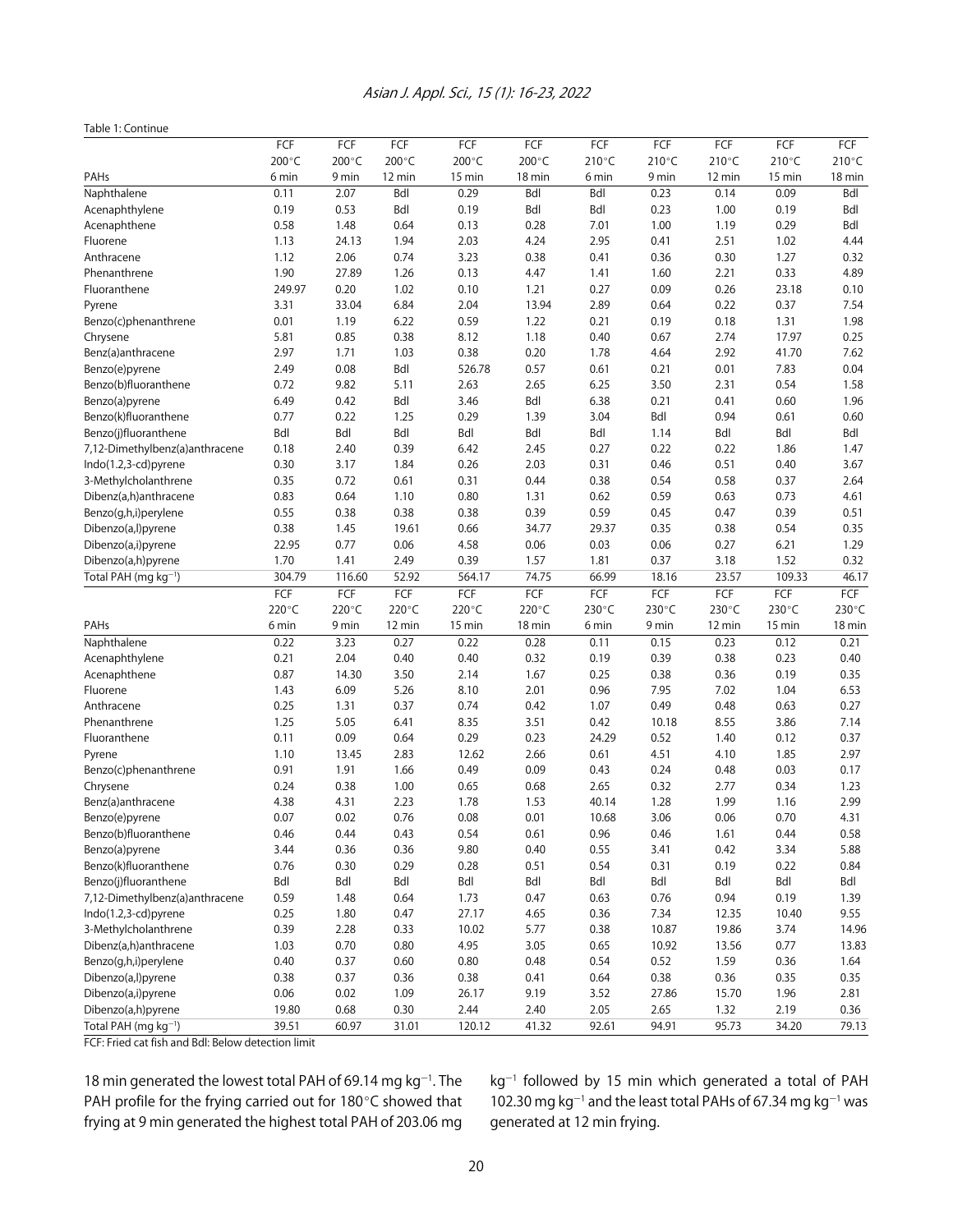For frying at 190 $^{\circ}$ C, the highest total PAH was detected at 6 min with a PAH concentration of 160.51 mg kg $^{-1}$  followed by the frying done at 18 min with the total PAHs concentration of 119.59 mg kg<sup>-1</sup> while the least total PAH was detected in frying done for 12 min with PAH concentration of 38.58 mg kg $^{-1}$ . At 200 $^{\circ}$ C, the highest total PAH was recorded at 15 min with the total PAH of 564.17 mg  $kg^{-1}$ , followed by frying carried out for 6 min which have a PAH generation of 304.79 mg  $kg^{-1}$  and the least PAH concentration recorded at 12 min with a total PAH of 52.93 mg  $kg<sup>-1</sup>$ . Furthermore, the frying at  $210^{\circ}$ C showed the highest total PAH concentration at 15 min with the total concentration of 109.33 mg  $kg^{-1}$ , followed by 6 min frying with PAH generation of the  $66.99$  mg kg<sup>-1</sup> and the least PAH at this temperature detected at 9 min with the total concentration of 18.16 mg  $kg^{-1}$ . At 220 $\degree$ C, frying done for 15 min produced the highest PAH concentration of 120.12 mg  $kg^{-1}$  followed by frying at 9 min which generated the PAH concentration of 60.92 mg kg $^{\rm -1}$  and the least total PAH was generated at the frying carried out for 12 min with the total concentration of 31.01 mg  $kg^{-1}$ . The highest PAHs concentration obtained at 230 $\degree$ C was at 12 min of frying, closely followed by the frying done at 9 min with total PAHs of 94.91 mg kg $^{-1}$  and the least PAH was generated at 15 min with the total concentration of 34.20 mg  $kg^{-1}$ .

It was observed that, at the temperature of 160, 170 and 180 $^{\circ}$ C, the highest total PAHs concentration for these temperatures were observed at 15 min and the least total PAHs concentrations were generated at 18 min. At 160 $\degree$ C the total PAH increased from 6 min to 15 min and then decreased to the least concentration at 18 min. At 170 $^{\circ}$ C, the total PAH decreases from 6-12 min and sharply increased at 15 min, then decreased at 18 min to the lowest level. For the frying carried out for 180°C, the PAHs concentration decreased from 6-12 min then increased at 15 min and again decreased at 18 min. At the temperature of 190 $\degree$ C, the highest total concentration of PAHs was found at 6 min frying followed by 9min and the least amount of PAHs was observed at 12 min. At 200 $\degree$ C the total PAHs generated was found in frying done at 9 min and the least found in 12 min. For frying that was done for 210 $\degree$ C, the 6 min frying generated the highest level of PAHs and the least concentration of PAHs at that temperature was found at 9 min. At 220 $\degree$ C, 15 min frying produced the highest total PAHs of 120.12 mg  $kg^{-1}$  followed by 9 min frying with a total PAH of 60.97 mg  $kg^{-1}$  while the least total PAHs was generated at 12 min. For the frying at 230 $\degree$ C, the total PAH concentration was generated at 12 min followed by 9 min and least total PAHs was seen at 15 min.

The most abundant PAHs at a temperature of  $160^{\circ}$ C is pyrene which was generated at 15 min of frying with a

concentration of 137.41 mg  $kg^{-1}$ . For the time of frying at 160 $\degree$ C, the most abundant PAHs at 6 min, 9 min and 12 min is Dibenzo(a,l)pyrene while at 15 min and 18 min the most abundant PAH is pyrene. Benzo(j)fluoranthene was below the detection limit all the time of frying at  $160^{\circ}$ C.

The most abundant PAH at 170 $\degree$ C is Dibenzo(a,l)pyrene with the concentration of 58.80 mg kg $^{-1}$  at 15 min frying time, this is also the most abundant PAH generated at 6 min, 9 min and 18 min time of frying while at 12 min the most abundant PAH is Phenanthrene. At 180 $^{\circ}$ C, the most abundant PAH is Dibenzo(a,l)pyrene which was generated at 12 min with a concentration of 42.33 mg  $kg^{-1}$  and this same PAH is the most abundant at frying times of 6, 15 and 18 min. Benzo(j)fluoranthene was below the detection limit at all times of frying. The most abundant PAH obtained at a temperature of 190 $^{\circ}$ C is pyrene generated at 6 min with a concentration of 103.22 mg kg $^{-1}$ , at 9 min the most abundant PAH is Phenanthrene, at 12 and 15 min most abundant PAH is Dibenzo(a,l)pyrene. For the temperature of 200 $\degree$ C, the abundant PAH is Dibenzo(a,l)pyrene generated at 18 min with a concentration of 34.77 mg kg $^{-1}$  this PAH was also found to be abundant at 12 min and pyrene was the abundant PAH at 9 min. At the temperature of  $210^{\circ}$ C, it was found that the most abundant PAH is Dibenzo (a,l) pyrene with a concentration of 29.37 mg  $kg^{-1}$  generated at 6 min. At 9 and 18 min, Benzo(a)anthracene was the abundant PAH while Dibenzo(a,h)pyrene was abundant at 12 min. For the temperature of  $220^{\circ}$ C, the most abundant PAH is Indeno (1,2,3-cd) pyrene with a concentration of 27.17 mg  $kg^{-1}$ generated at 15 min, this PAH was also abundant for 18 min, at 6 min Dibenzo(a,h)pyrene was abundant, at 9 min Acenaphthene was abundant while for 12 min, Phenanthrene was most abundant. At  $230^{\circ}$ C, Dibenzo(a,i)pyrene was most abundant with concentration of 27.86 mg  $kg^{-1}$ generated at 9 min. 3-methylcholanthrene was the most abundant at 12 min and 18 min while Indeno(1,2,3-cd)pyrene was most abundant at 15 min.

The major free fatty acid detected in the samples (Table 2) at different temperatures and time includes palmitic acid, linolelaidic acid, linoleic acid and stearic acid, they were detected at all temperatures and times while myristic acid, palmitoleic acid, trans-13-octadecenoic acid, stearic (10-octadecenoic) acid were also detected at all temperature and time except at the temperature of  $190^{\circ}$ C, 6 min where they were below the detection limit. Also, it is at this temperature and time that the lowest total free fatty acid was detected because most of the fatty acid was below the detection limit except palmitic acid, linolelaidic acid, linoleic acid and stearic acid that were detected. The most abundant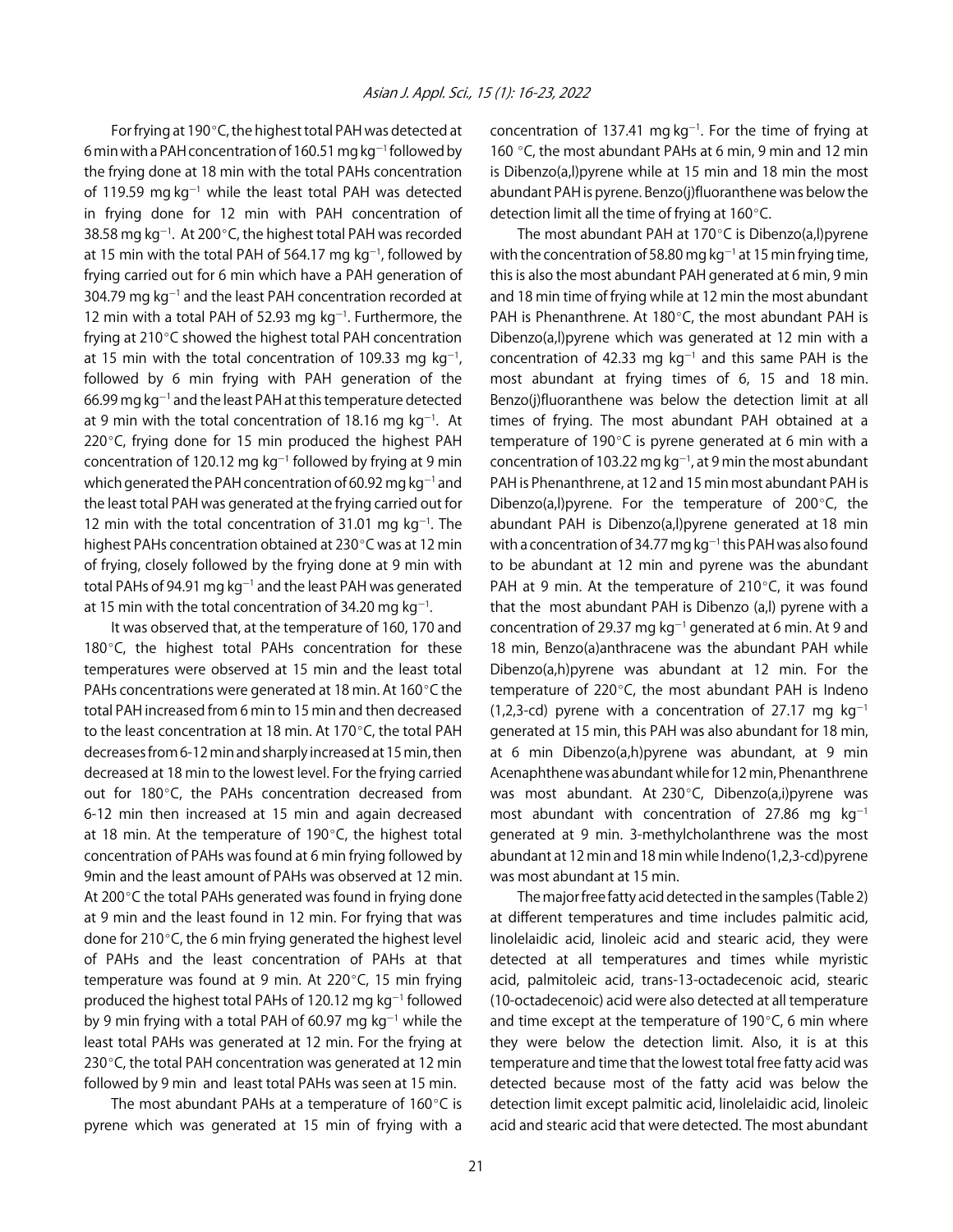## Asian J. Appl. Sci., 15 (1): 16-23, 2022

|                    |         |          | Table 2: Concentrations of total FFA obtained at various temperatures and different time intervals for med cathsh<br>Total FFA in mg $kg^{-1}$ at time interval |                  |          |
|--------------------|---------|----------|-----------------------------------------------------------------------------------------------------------------------------------------------------------------|------------------|----------|
|                    |         |          |                                                                                                                                                                 |                  |          |
| Temperature $(°C)$ | 6 min   | 9 min    | 12 min                                                                                                                                                          | $15 \text{ min}$ | 18 min   |
| 160                | 8821.92 | 13225.56 | 1577.80                                                                                                                                                         | 1537.79          | 7597.26  |
| 170                | 6844.71 | 7550.97  | 7095.56                                                                                                                                                         | 4315.85          | 2369.57  |
| 180                | 1219.53 | 2597.26  | 3819.68                                                                                                                                                         | 3599.90          | 1060.58  |
| 190                | 116.05  | 4387.82  | 543.88                                                                                                                                                          | 5334.02          | 1525.74  |
| 200                | 639.52  | 730.66   | 9657.51                                                                                                                                                         | 135.28           | 8441.92  |
| 210                | 7497.14 | 6954.32  | 1724.72                                                                                                                                                         | 9031.49          | 18346.00 |
| 220                | 259.91  | 7353.57  | 9316.78                                                                                                                                                         | 25027.56         | 9846.99  |
| 230                | 1112.61 | 8149.67  | 11669.33                                                                                                                                                        | 8631.02          | 5851.99  |

| Table 2: Concentrations of total FFA obtained at various temperatures and different time intervals for fried catfish |  |
|----------------------------------------------------------------------------------------------------------------------|--|
|----------------------------------------------------------------------------------------------------------------------|--|

FFA: Free fatty acid

| Table 3: Proximate composition of fried cat fish (FCF) at $160^{\circ}$ C, 15 min and 230 $^{\circ}$ C, 12 min |  |  |
|----------------------------------------------------------------------------------------------------------------|--|--|
|----------------------------------------------------------------------------------------------------------------|--|--|

| Temperature $(°C)$ | Moisture (%)     | Ash (%)         | Protein (%)      | Fat (%)          | Fibre (%)       | Carbohydrate (%) |
|--------------------|------------------|-----------------|------------------|------------------|-----------------|------------------|
| Raw                | $63.51 \pm 0.01$ | $5.64 \pm 0.05$ | $25.60 \pm 0.10$ | $5.21 \pm 0.03$  | $0.00 + 0.01$   | $0.60 + 0.13$    |
| 160                | $35.50 \pm 0.02$ | $6.01 \pm 0.11$ | $39.93 \pm 0.26$ | $14.64 \pm 0.04$ | $1.01 \pm 0.01$ | $2.91 \pm 0.12$  |
| 230                | $22.50 \pm 0.05$ | $8.49 \pm 0.10$ | $45.20 \pm 0.31$ | 19.68±0.20       | 1.70±0.03       | $2.42 \pm 0.14$  |

fatty acid was detected at a temperature of 220 $\degree$ C, 18 min with a total concentration of 9846.99 mg  $kg<sup>-1</sup>$ . 11-hexadecenoic acid was only detected at 160 $\degree$ C 6 min, 170 $\degree$ C, 6 and 18 min and 200 $\degree$ C 18 min while tricosanoic acid was detected at 180°C 18 min, 210°C 18 min, 220°C, 15 min and 230°C 18 min.

The total free fatty acid decreases significantly from 160-190 $\degree$ C and increased from 200-210 $\degree$ C, then steadily decreased at 220 and 230 $^{\circ}$ C showing a sharp increase. At 9 min of frying, the free fatty acids (FFA) decreased steadily from 160-180 $\degree$ C, it showed an increase at 190 $\degree$ C and sharply decreased at 200 $^{\circ}$ C from there it increased to 230 $^{\circ}$ C. At 12 min the FFA showed an increase from  $160-170^{\circ}$ C, then decreased to 190 $^{\circ}$ C and showed an increase at 200 $^{\circ}$ C, decreased again at 210 $^{\circ}$ C. For the 15 min of frying, there was an increase in FFA from 160-170 $^{\circ}$ C, then decreased at 180 $^{\circ}$ C and later increased at 190 $^{\circ}$ C from here it showed a sharp decrease at 200 $^{\circ}$ C and rise again at 210 $^{\circ}$ C. At 18 min of frying, there was a steady decrease in the FFA from  $160-180^{\circ}$ C, then increases to 210 $^{\circ}$ C from where it decreased to 230 $^{\circ}$ C.

Results of proximate composition for the raw catfish and fried catfish at the two extreme temperatures of 160 and 230 $\degree$ C are presented in Table 3. Fried fish at these two temperatures had a higher level of fat than the raw sample and were still higher at 230 $^{\circ}$ C. The fat content of fried fish is dependent on oil absorption during the frying process. Oil penetration and loss of water due to evaporation in the food increases its fat<sup>11</sup>. Results similar to this was reported for African catfish fried in sunflower oil<sup>12</sup>. The protein content for the fried samples was generally high which is expected since fish are a good source of protein $13$ . Moisture loss during the frying of fish leads to high protein content. This higher protein

content in fish is important from a dietary point of view since, the quality of fish protein is very high because of its essential amino acid composition<sup>14</sup>. In comparison, fried fish has high protein content than fresh fish due to water loss during frying<sup>15</sup>. Accordingly, the increase in ash, protein and fat content found in the fried fish is explained by the reduction in moisture. The higher ash content in the fried fish might be due to its higher bony consistency nature.

# **CONCLUSION**

The outcome of this research revealed that contrary to protein, fat, ash and fibre, the moisture content of the raw catfish sample decreases significantly after the frying process, which is attributed to loss of water during the process. The protein content of the fried fish at the temperature and time were found to increase as a result of an increase in dry matter content owing to sample dehydration. The result also showed that for frying carried out at the various temperature and time intervals, the lowest total PAHs concentration was generated at a temperature of 210 $^{\circ}$ C at 9 and 12 min with concentrations of 18.16 and 23.57 mg  $kg^{-1}$ , respectively. The result is significant because it informs the food processing industries and individuals that for good quality fried fish, the best frying temperature is  $210^{\circ}$ C at 9-12 min.

# SIGNIFICANCE STATEMENT

This study discovered for the first time that frying at 210 $^{\circ}$ C for between 9 and 12 min generated the least amount of PAHs. This research will help the researcher to uncover the